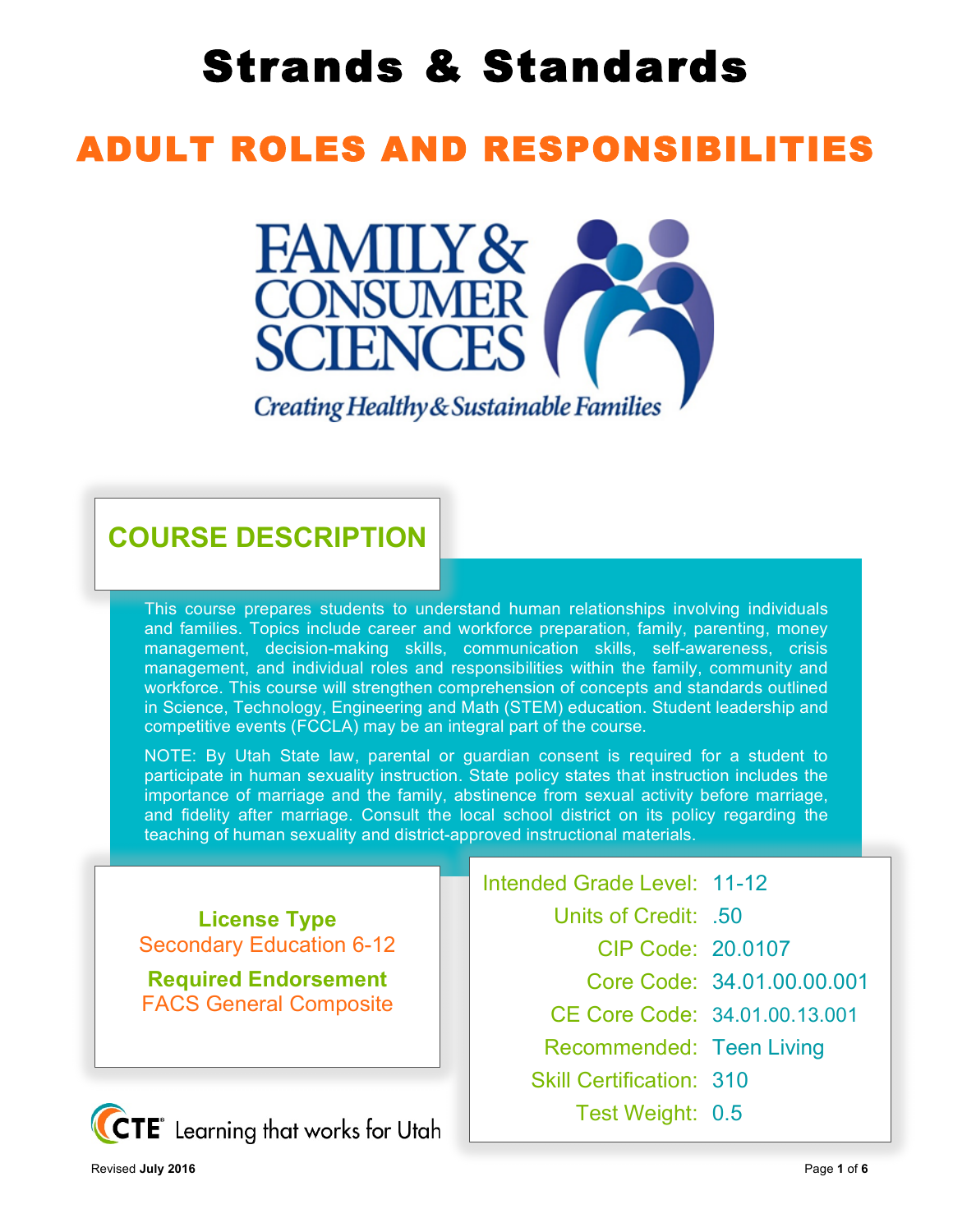### Strands & Standards

**ARR #1 Performance Objective** The class will complete FCCLA Step One. http://www.schools.utah.gov/cte/facs\_cabinet10.html

#### **Strand 1 Students will participate in activities that help increase their selfawareness, values, goals, decision making strategies, and career options.**

**Standard 1** Explain how self-concept and self-esteem are built and preserved and how this relates to the perception of individual strengths and weaknesses.

a) Describe the positive and negative development of self-concept and selfesteem.

b) Discuss how lack of self-esteem can lead to bullying, addictions, and suicide, and identify prevention strategies.

**Standard 2** Identify personal values and explain how values affect interpersonal relationships.

- a) Define and discuss values and their function.
- b) Discuss personal values.
- c) Explain the effect of values on relationships.

**ARR #2 Performance Objective** Identify four personal values and explain how these values affect behavior and choices.

**Standard 3** Classify short- and long-term goals and the steps needed to achieve them.

a) Describe the goal-setting process and compare short- and long-term goals.

**Standard 4** Describe the decision-making process, including acceptance of personal responsibility for the consequences of the decision.

a) Describe the decision-making process (i.e., identify problem, brainstorm possible solutions, explore and evaluate, make a decision and act on it, evaluate and accept responsibility for results).

**Standard 5** Students will discuss career options and employment skills required in the human services industry.

a) Introduce students to careers in the family and human services pathway.

b) Explain the roles and functions of individuals engaged in human services careers.

c) Identify criteria for selecting a career and the educational requirements.

**ARR #3 Performance Objective** Research a Human Services career that includes educational requirements, skill development, and income potential.

#### **STRAND 2 Students will identify effective communication in interpersonal relationships.**

**Standard 1** Identify various types of communication styles.

- a) Define the levels of communication.
- b) Assess personal communication styles.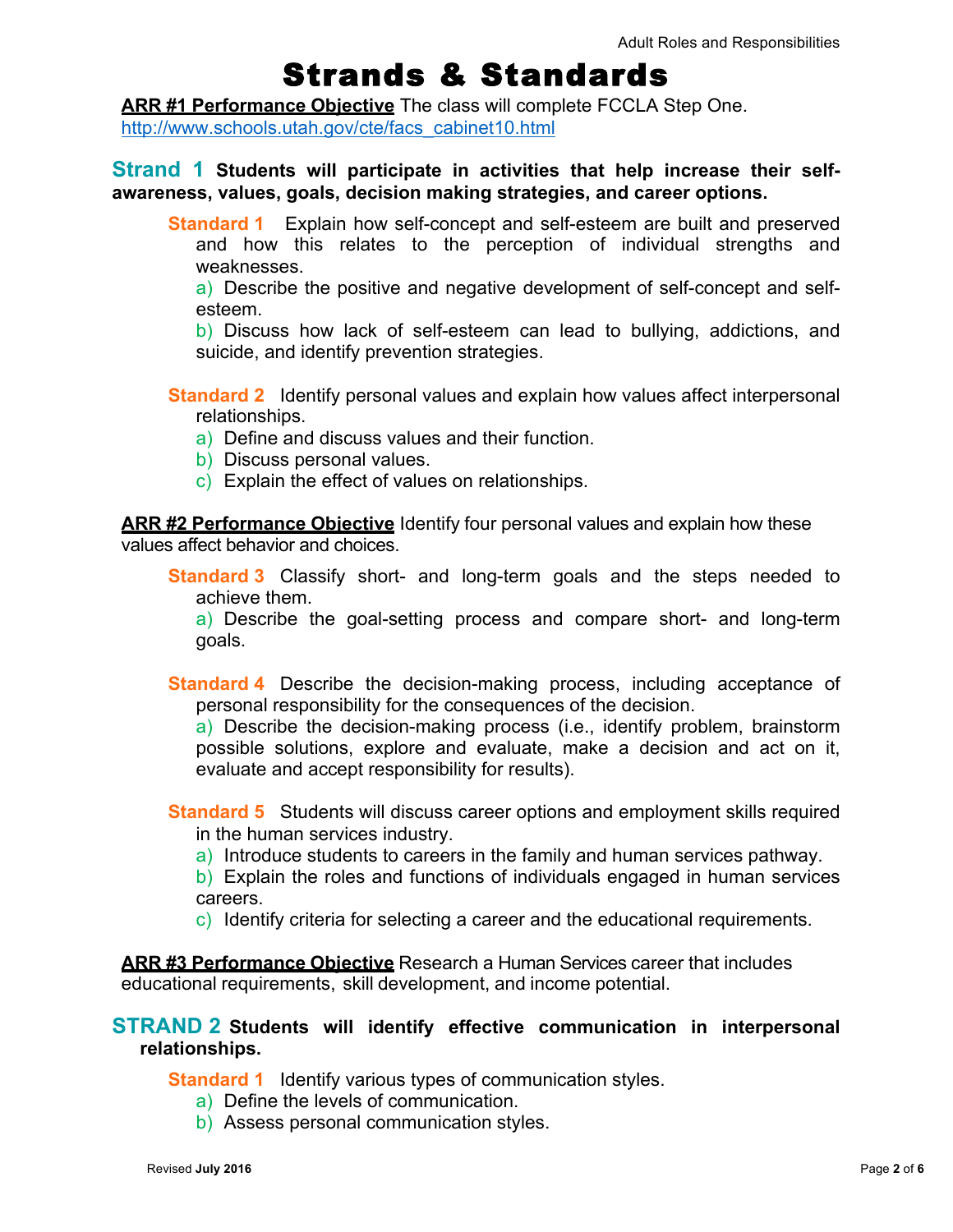c) Identify types of destructive communication (e.g., blaming, interrupting, endless fighting, character assassination, calling in reinforcements, withdrawal).

d) Identify types of constructive communication (e.g., "I" messages, clarifying, timing, asking questions, reflective listening, respect, consideration, avoiding anger).

e) Practice using "I" messages.

f) Explain active/reflective listening skills.

g) Discuss both positive and negative ways in which social media has changed communication skills.

#### **ARR #4 Performance Objective** Practice using at least two constructive

communication skills.

**Standard 2** Identify positive and negative nonverbal communication.

a) Identify nonverbal behaviors and messages (e.g., mild handshake, no eye contact, etc.).

b) Describe the different types of personal distance/space (e.g., public, social, personal, intimate).

c) Discuss the impact of nonverbal communication.

d) Practice nonverbal communication.

**Standard 3** Develop positive assertion skills to be used in conflict resolution.

a) Identify positive and negative methods of conflict resolution.

b) Compare assertive, passive, aggressive, and passive-aggressive behavior.

#### **STRAND 3 Students will recognize the functions and purposes of responsible dating.**

**Standard 1** Identify and discuss the purposes of dating.

a) List the purposes of dating (i.e., socialization, recreation, and mate selection).

- b) List personal qualities that will contribute to positive dating.
- c) Identify the characteristics of infatuation and love.

**Standard 2** List dating behaviors that support personal values, and identify the personal responsibilities associated with dating.

- a) Identify dating behaviors that support personal values.
- b) List dating guidelines that protect teens.

c) Review types of refusal skills (e.g., saying "no," establishing priorities, avoiding questionable situations, etc.).

#### **ARR #5 Performance Objective** Set personal rules/responsibilities related to dating behaviors that support personal values.

**Standard 3** Identify the dangers of physical intimacy during dating.

- a) Describe and discuss responsible sexual behavior.
- b) Describe the long-term benefits of abstinence and fidelity.

c) Describe the potential short-term and long-term consequences of sexual irresponsibility.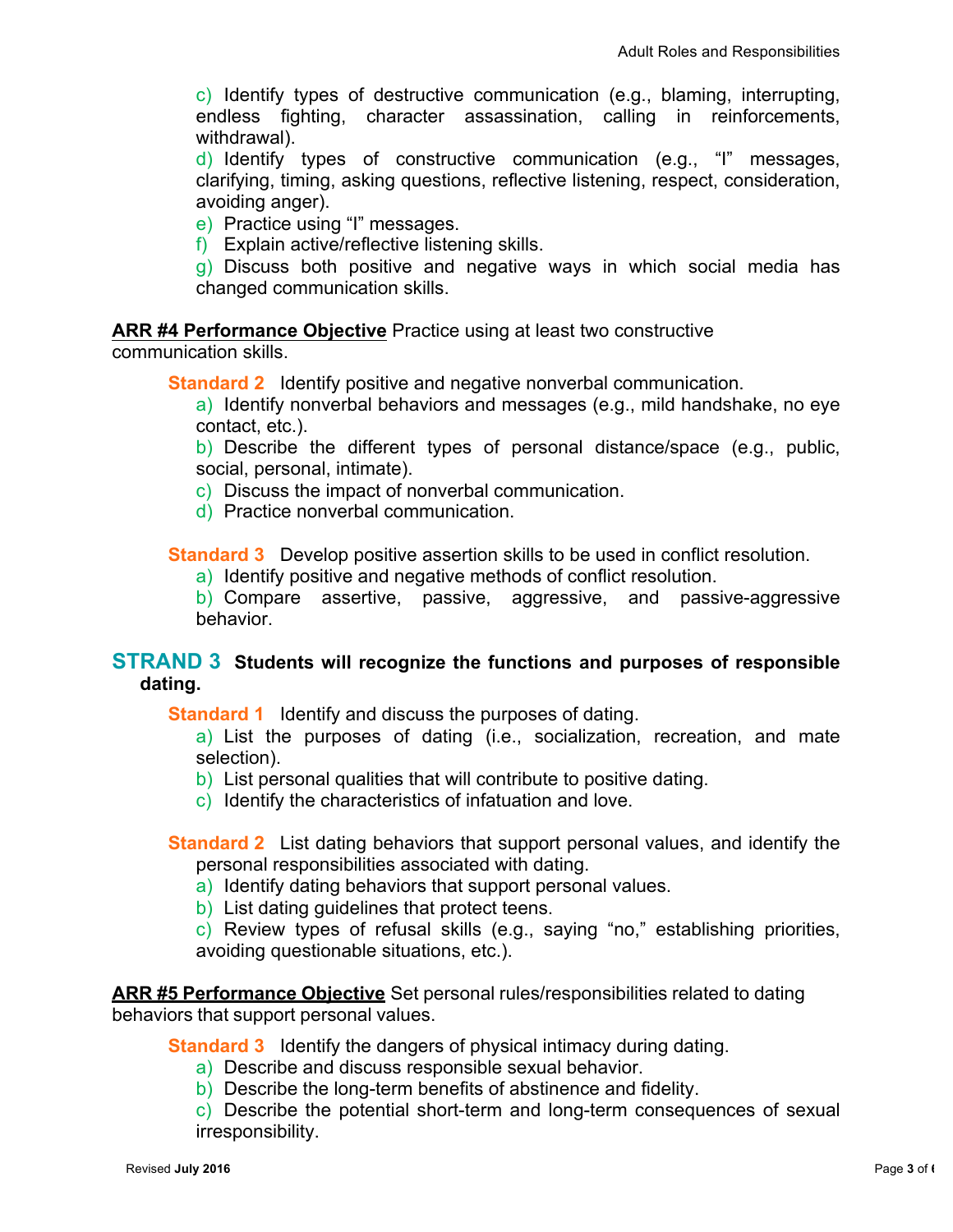d) Identify reasons teen pregnancy occurs, and analyze teens' preparedness to be parents.

e) Explain possible physical risks of teen pregnancy to the mother and infant.

f) Examine personal, emotional, educational, financial, and societal problems that result from teen pregnancies.

g) List the common types of STIs, how they are acquired, and their symptoms by researching and reviewing current findings and statistics.

- h) Assess the myths and the dangers/consequences of STIs and HIV/AIDS.
- i) Identify community resources and support groups available for assistance.

**Standard 4** Define domestic violence, abuse, and various sexual violations, including sexual harassment.

a) Define abuse and identify physical/social/emotional forms of domestic abuse and violence.

b) Identify characteristics of abusers and victims within the violence cycle.

c) Explain the violence cycle by using examples to illustrate how the cycle promotes abuse.

d) Identify physical/social/emotional problems related to and resulting from rape, date rape, abuse, etc.

e) Identify community resources and support groups available for assistance with sexual violations and abuse.

f) Define sexual harassment and how to deal with it.

g) Define rape and identify steps to follow if a rape occurs.

h) Define pornography and evaluate the effects of pornography on an individual and its impact on personal relationships.

#### **STRAND 4 Students will identify the aspects and importance of marriage preparation and examine behaviors that strengthen marital and family relationships.**

**Standard 1** Analyze the importance and process of mate selection.

a) Identify the theories of mate selection.

b) Develop a personal list of characteristics, qualities, and values desired in a marriage partner.

c) Discuss marital success factors based upon maturity level, a potential lifestyle, the strengths and weaknesses of relationships, and the acceptability of the strengths and weaknesses of a possible mate.

d) Define roles and identify topics to be discussed prior to marriage.

**ARR #6 Performance Objective** State your personal beliefs about marriage and develop a list of characteristics, qualities, and values desired in a marriage partner.

**Standard 2** Identify the purposes of the engagement period.

- a) Identify marital goals and objectives.
- b) Discuss the purpose of the engagement period.
- c) Identify signals of potential marriage problems.
- d) Identify the purposes of the honeymoon.

**Standard 3** Define marital roles and related issues (e.g., household responsibilities, child care, money management, etc.). Apply methods of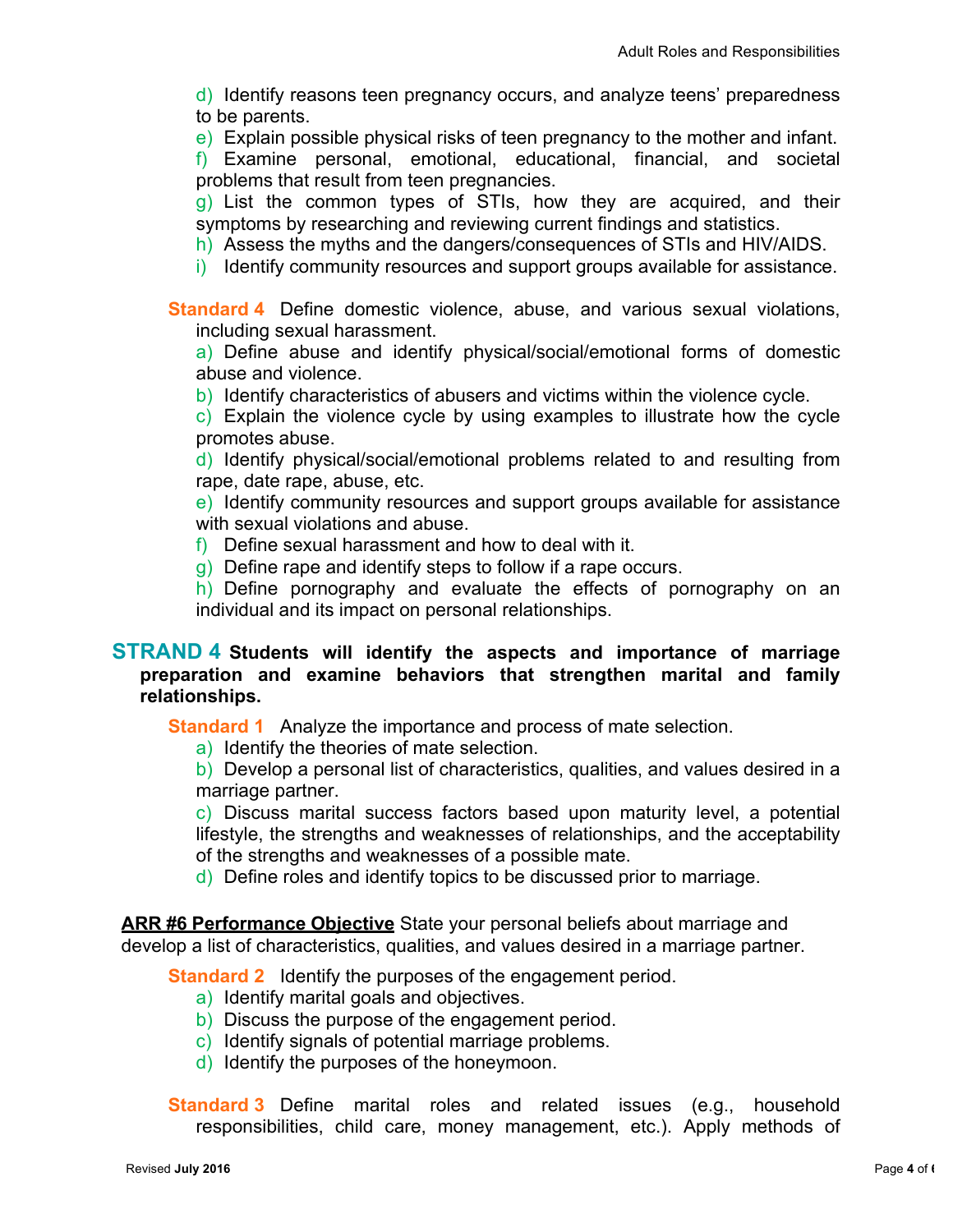conflict resolution as related to marriage, and identify positive characteristics and behaviors of strong marriage relationships.

a) Identify marital roles and gender biases.

b) Identify common sources of marital adjustments and conflict (e.g., dual incomes, personal needs and expectations, sexual adjustments, in-laws).

c) Apply conflict resolution and problem-solving strategies to resolve common scenarios of marital conflict, including the impact of money management on the marriage relationship.

d) Identify specific behaviors found in strong marriage relationships.

e) Develop a list of ways to personally build and strengthen a marriage.

**Standard 4** List the positive characteristics that affect family relationships throughout the family life cycle.

a) List the qualities of strong families (e.g., commitment, appreciation, decision making, responsibility, problem solving, etc.)

- b) Identify strengths and weaknesses of various family forms.
- c) Discuss each stage of the family life cycle.
- **Standard 5** Identify marriage and family financial goals and budget development strategies.

a) Identify and discuss budgeting terms (e.g., gross income, net income, fixed expense, variable expense) and their application in developing a monthly budget.

b) Develop a family budget.

**ARR #7 Performance Objective** Develop a realistic monthly budget, based upon a set income, which includes savings, housing, utilities, transportation, insurance, clothing, entertainment, and miscellaneous categories.

**Standard 6** Identify the effects of divorce and coping strategies.

a) Identify factors leading to divorce, effects of divorce on family members, and coping methods for dealing with divorce.

b) List the steps of the grieving process and how to develop a positive adjustment to loss.

#### **STRAND 5 Students will identify the various skills and responsibilities of parenting.**

**Standard 1** Evaluate personal readiness for parenting roles and responsibilities.

a) Identify the social, moral, emotional, physical, intellectual and financial considerations of parenting.

**Standard 2** Explain the human reproductive process, infertility, and steps that lead to a healthy pregnancy.

a) Define terminology regarding the male and female reproductive systems.

b) Identify ways to prevent birth defects.

c) Describe the growth and changes that take place during the three trimesters of pregnancy.